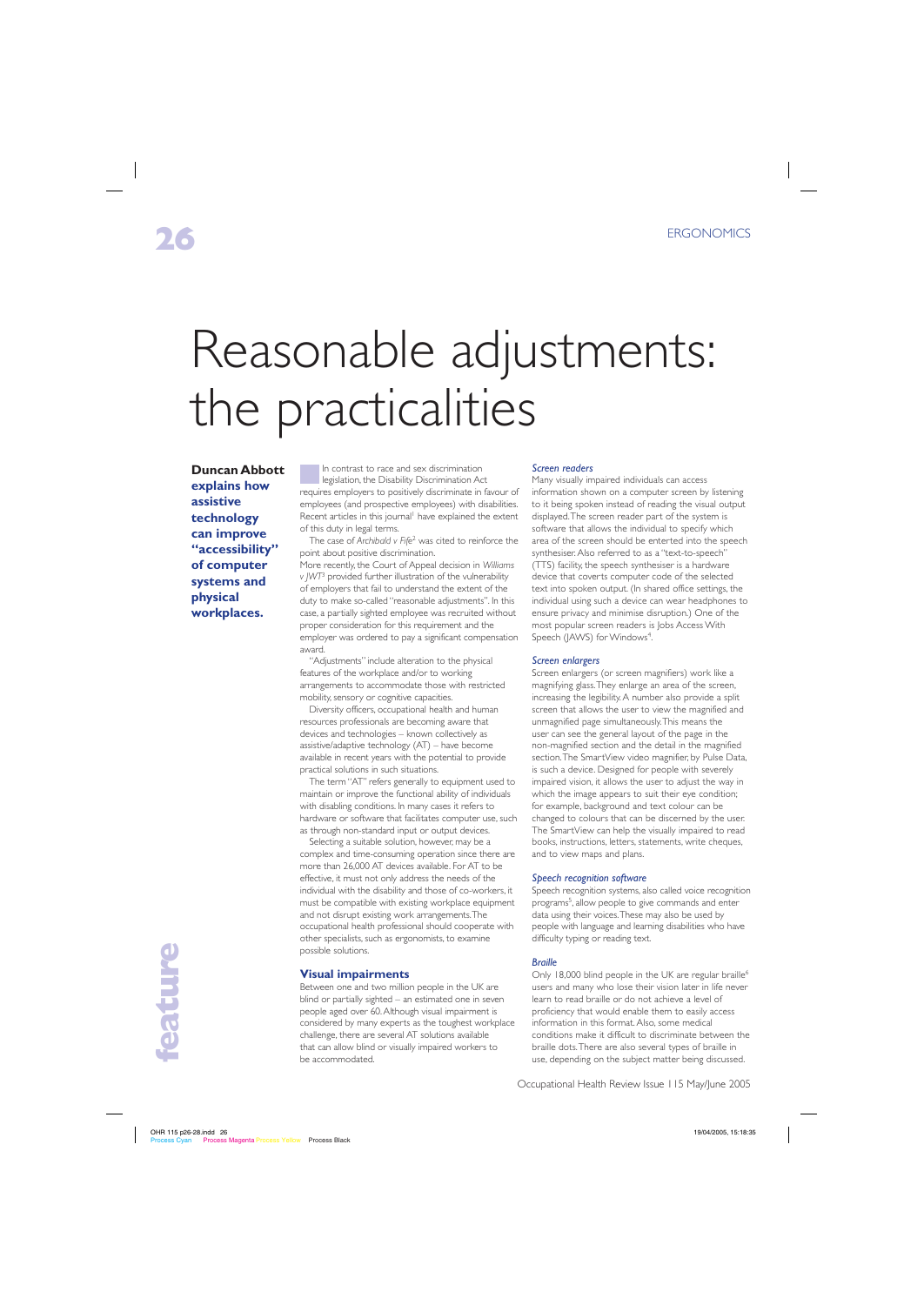Some users may be proficient in one of the braille codes but not others.

# *Braille input devices*

Some users may prefer to use braille for computer input. This can be achieved by using a braille note taker, which includes a special keyboard comprising six keys and a space bar. The information can be reviewed by speech output via a synthesiser, to a braille printer or to a file for editing on the PC. There are also software packages available that will configure a PC keyboard so that it can be used for braille input.

# *Refreshable braille displays*

Refreshable braille displays provide tactile output of information represented on the computer screen. The displays mechanically lift small rounded pins to form braille characters. Users read the braille letters with their fingers before refreshing the display to read the next line. Braille embossers transfer computer-generated text into embossed braille output.

# *Optical character recognition*

Many visually impaired individuals benefit from the use of optical character recognition (OCR) to convert printed documents into a format accessible to them. Some OCR systems convert print directly into speech and in other cases the copy is converted into a PC file that can be read using a screen reader and speech synthesiser package.

# *Hardware solutions*

Not all workers with a visual disability require AT. A worker with the first stages of glaucoma, for example, may benefit from a flat screen on a monitor arm. This allows the screen to be brought closer to the user and for it to be angled to get the best position for viewing. (Such mechanical devices ("assisted living products") are not termed AT since neither electronics nor software are involved.)

# **Hearing loss**

The Royal National Institute for the Deaf estimates that 8.7 million people in the UK are deaf or hard of hearing, of which 50,000 use British Sign Language. There are AT products available that can convert the spoken word into sign language, text or images. They include adapted

# **Box 1: Visual impairment and physical disability overcome using assistive technology**

John was unable to read from his computer screen because the program in use did not allow the font size to be increased. It was recommended that he should use Zoomtext (from www.aisquared.com), which enabled him to increase the font, although a larger monitor (21 inches) had to be fitted. Further problems arose because of the need for him to read hand-written documents. These problems were resolved with the use of a split-screen CCTV combination, which enabled him to read printed materials and perform data input.

telephones, captioned TV, voice-controlled computer input, writing aids and speech output devices.

# *Telephone receiver amplification*

Several methods exist to amplify speech received via telephone handsets. Different devices are designed for those that wear a hearing aid and for those that do not. The standard telephone handset can be replaced with an amplification device with volume adjustment.

### *Text telephones*

Where hearing impairment is too great to be compensated by a telephone amplification device, text telephones, which display a line of text in place of an auditory signal, may be used. There is a broad range of telephone devices for the deaf (TDDs) available.

### *Personal computer/TDD compatibility*

Personal computers can also be configured to function as TDDs by adding a PC/TDD modem that supports PC/TDD code (ASCII). Incoming calls are indicated on the screen or, in some cases, a computer will automatically switch the user to TDD communication mode.

#### *Speech amplification*

There are several different amplification devices that can be used by hard-of-hearing individuals in meeting or conference settings. Different devices or settings are used for face-to-face meetings as opposed to meetings where several people are in conversation or discussion.

Many hard-of-hearing individuals can hear on a oneto-one basis, provided the speaker is face-to-face and remains visible all the time. In the group/meeting setting, however, an amplification device is invariably required. This uses a receiver with a neck loop or headset, depending on whether a hearing aid is being used.

# **Learning difficulties and dyslexia**

Cognitive impairments are less well understood than mobility or sensory ones. Some technologies developed

# **Box 2: Multiple interventions for the hard-of-hearing**

Multiple AT interventions were required for David, who had a hearing impairment and wore a hearing aid. He worked in an open-plan office and relied on a built-in telephone amplifier which was distracting co-workers. His phone was adjusted through use of an inductive coupler, which enabled the incoming signal to be picked up via his hearing aid. David's work also required him to use phones away from his desk and out of the office. An amplification device was provided for the in-house situation. When away from his workplace, David used a mobile phone with a portable loop to amplify speech and a vibrating alert for incoming calls. David also experienced difficulty in hearing all speakers during meetings. This was resolved through use of a suitable radio loop system, comprising a transmitter that could be connected to a conference microphone. The signal is transmitted to a receiver worn round the neck and can then be input via a hearing aid.